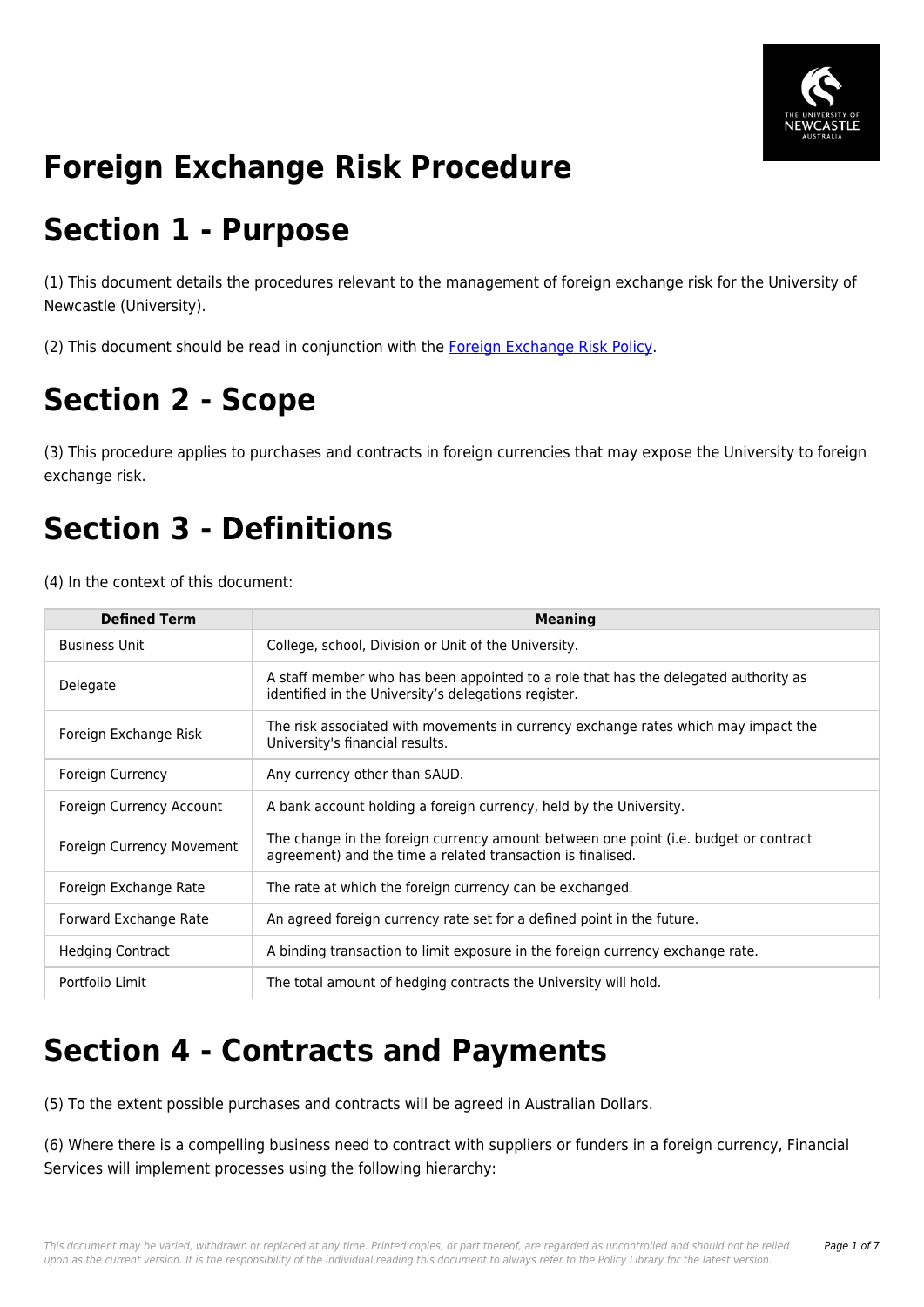- a. if the relevant foreign currency is used ad hoc or is of low value the purchase will be settled via a foreign currency payment in the normal course of business;
- b. where the University business unit will regularly transact in a foreign currency and a foreign currency account is established, the contract will be settled via use of, or transfer of funds to, the foreign currency account;
- c. any significant excess foreign currency cash flow requirements not met by incoming payments in the required currency will be monitored by Financial Services and the currency purchased (through hedging contracts) as required on a case by case basis.

(7) The University will opt for a foreign exchange hedging contract in circumstances when it may be likely that the University is unable to meet any foreign currency payment commitments. The decision to implement such contracts must be based on advice from Financial Services and the potential negative impact on University operations or finances. Financial Services are responsible for the management of all foreign currency hedging contracts implemented.

### **Foreign Currency Transactions**

(8) Where a business unit is seeking to make purchases or agree to contracts in a foreign currency of a significant value (i.e. over \$200,000) the Finance Business Partner (FBP) for that business unit is to be contacted to conduct a risk assessment. The FBP will inform Financial Accounting of the risk assessment findings and the likely future commitments and/or receipts.

(9) Where multiple arrangements are agreed with a single supplier, the total of those contracts will be considered when determining whether the purchases represent a significant value (i.e. over \$200,000).

### **Contracts in Foreign Currency**

(10) The following steps must be undertaken for contracts identified as being of significant value:

| <b>Step</b>   | <b>Action</b>                                                                                                                                                                                                                                                                                                                                                                                                                                                                                                                                                                                                                                          | <b>Responsibility</b>     |
|---------------|--------------------------------------------------------------------------------------------------------------------------------------------------------------------------------------------------------------------------------------------------------------------------------------------------------------------------------------------------------------------------------------------------------------------------------------------------------------------------------------------------------------------------------------------------------------------------------------------------------------------------------------------------------|---------------------------|
|               | Where possible contracts should be negotiated in AUD. However, where this is not possible and<br>the contract is agreed to in foreign currency, Financial Accounting must be advised via email to:<br>Finserv-FinancialAcc@newcastle.edu.au.<br>The email must include the contract and details of the:<br>a. name of the requestor;<br>b. currency of the contract;<br>c. delegated authority who has approved the contract;<br>d. timing of the forecast payments/receipts; and<br>e. reason why the contract is denominated in foreign currency.<br>All transactions must be approved in accordance with the University's delegations of authority. | <b>Business Unit</b>      |
| $\mathcal{P}$ | Financial Accounting will provide the following advice to the business unit:<br>a. how foreign exchange risks can be managed to minimise foreign exchange risk; and<br>b. the appropriate banking details for foreign currency payments.<br>Notification of foreign currency payments from the University to an external party must be<br>received at least five business days in advance of the payment being due to allow for appropriate<br>approvals to be obtained.                                                                                                                                                                               | <b>Financial Services</b> |
| 3             | Where a foreign currency payment is being made to the University:<br>a. where the University holds a Foreign Currency Account for the given currency being received,<br>receipts are to be deposited to the University foreign currency account;<br>b. all other currencies are to be received into the general operating bank account (AUD).                                                                                                                                                                                                                                                                                                          | <b>Financial Services</b> |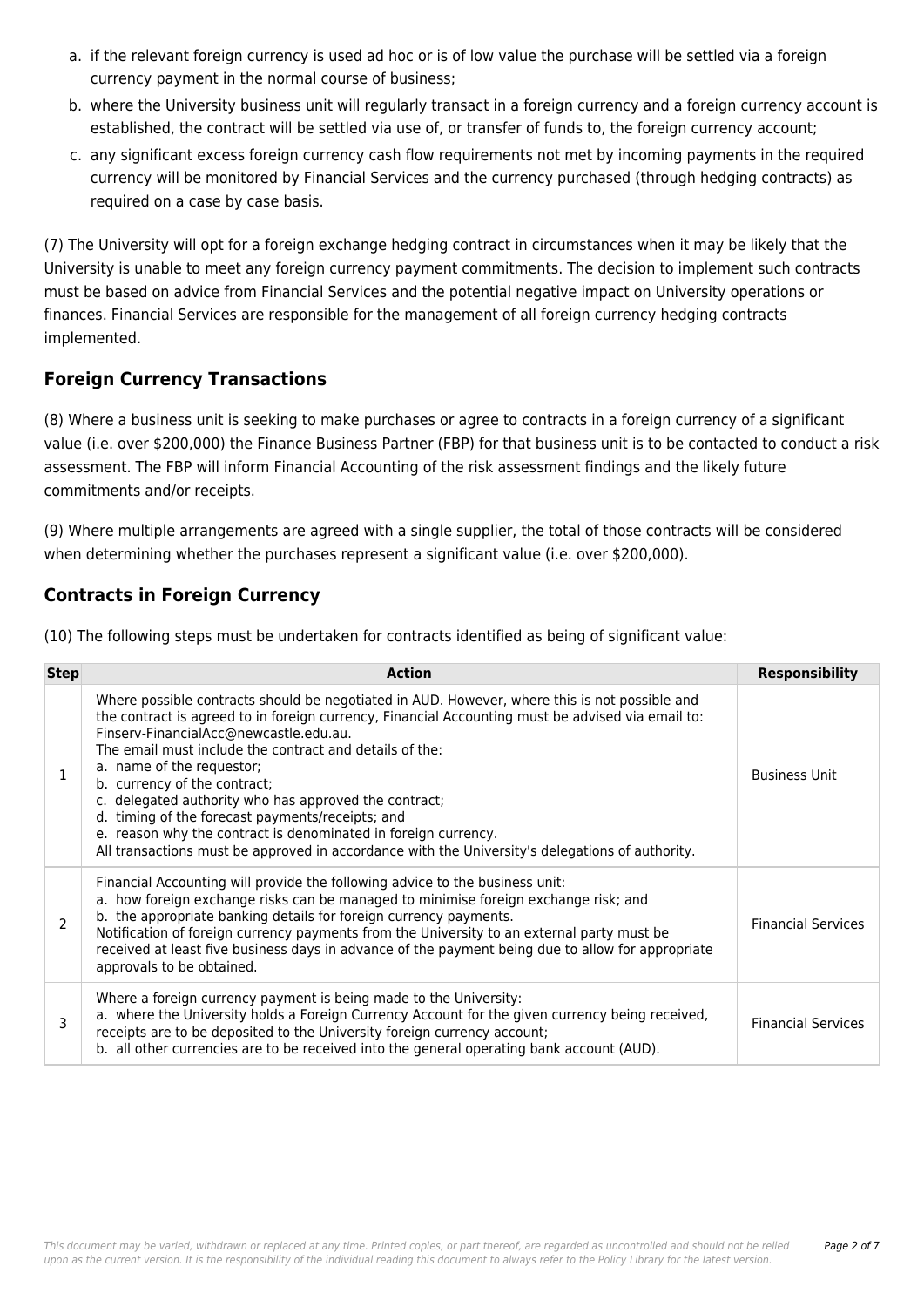| <b>Step</b> | <b>Action</b>                                                                                                                                                                                                                                                                                                                                                                                                                                                                                                                                                                                                                                                                                                                                                                                                                                                                                                                                                                                                                                                                                                                                                                                                                                                                                      | <b>Responsibility</b>     |
|-------------|----------------------------------------------------------------------------------------------------------------------------------------------------------------------------------------------------------------------------------------------------------------------------------------------------------------------------------------------------------------------------------------------------------------------------------------------------------------------------------------------------------------------------------------------------------------------------------------------------------------------------------------------------------------------------------------------------------------------------------------------------------------------------------------------------------------------------------------------------------------------------------------------------------------------------------------------------------------------------------------------------------------------------------------------------------------------------------------------------------------------------------------------------------------------------------------------------------------------------------------------------------------------------------------------------|---------------------------|
|             | For payments to another party:<br>Each month Financial Accounting will prepare a forecast foreign currency cashflow for foreign<br>currency accounts using known commitments as per information provided from the relevant FBP.<br>Where sufficient funds are held in the payment currency account, these balances may be utilised<br>to make payments as and when due, using existing banking controls to process payments.<br>Where a shortfall in foreign currency is identified in the cash flow forecast an assessment of the<br>Foreign Exchange Risk will be performed to determine if simple hedge contracts should be entered<br>into. The risk assessment will include but not be limited to:<br>a. the period between entering the commitment and scheduled payment date;<br>b. the certainty of the payment obligation arising;<br>c. the value of the foreign currency transaction;<br>d. the portfolio of hedge arrangements in place at the time the consideration is being made; and<br>e. the likelihood of future foreign currency inflows to offset the contracted expense.<br>If there are insufficient foreign currency holdings, and a hedging transaction is deemed<br>appropriate, funds from the AUD operating account will be applied to make the contracted<br>payment. | <b>Financial Services</b> |
|             | All hedging contracts are to be implemented by Financial Accounting, and must be approved in<br>advance in accordance with the University delegations of authority.                                                                                                                                                                                                                                                                                                                                                                                                                                                                                                                                                                                                                                                                                                                                                                                                                                                                                                                                                                                                                                                                                                                                | <b>Financial Services</b> |

### **Request to Enter Hedge Arrangement**

(11) The University will consider a hedging arrangement where a purchase or contract is agreed to in a foreign currency for a value in excess of \$200,000 (AUD).

| <b>Step</b> | <b>Action</b>                                                                                                                                                                                                                                                                                                                                                                                                                                                                                                                                                                                                                                                                                                                                                                                                                                                                                                | <b>Responsibility</b>        |
|-------------|--------------------------------------------------------------------------------------------------------------------------------------------------------------------------------------------------------------------------------------------------------------------------------------------------------------------------------------------------------------------------------------------------------------------------------------------------------------------------------------------------------------------------------------------------------------------------------------------------------------------------------------------------------------------------------------------------------------------------------------------------------------------------------------------------------------------------------------------------------------------------------------------------------------|------------------------------|
| 1           | Any foreign currency purchase or contract (in excess of \$200,000) must be reported to the Financial<br>Services Division for assessment and endorsement to manage inherent foreign exchange risks. The<br>purchasing business unit must contact Financial Services via email (Finserv-<br>FinancialAcc@newcastle.edu.au) and outlining the planned purchase.<br>A foreign exchange risk may be identified for a purchase or contract that requires multiple<br>transactions or a single transaction.<br>Total allowable foreign currency hedging contract values are set by Council and transactions are<br>processed in accordance with delegation approval limits (Matters Reserved for Council R41). To<br>ensure this limit is not exceeded all foreign exchange contracts are implemented by Financial<br>Accounting in line with this procedure under direction of the Chief Financial Officer (CFO). | <b>Business Unit</b>         |
| 2           | For currency hedging, the contract owner will complete an internal Foreign Currency Purchase Form<br>based on the contract details provided by the contract owner and email Finserv-<br>FinancialAcc@newcastle.edu.au. The request must include payment schedules, stipulating the<br>milestone payment(s), foreign currency amount and expected payment date.                                                                                                                                                                                                                                                                                                                                                                                                                                                                                                                                               | <b>Business Unit</b>         |
| 3           | Once the completed form is submitted to Financial Services and the relevant approval delegations<br>are confirmed, Financial Accounting will assess the requirement of a hedging contract. The register<br>of open hedge contracts will be provided with each individual request to demonstrate the portfolio<br>limit (as per the Foreign Exchange Risk Policy) is not breached.                                                                                                                                                                                                                                                                                                                                                                                                                                                                                                                            | Financial<br><b>Services</b> |
| 4           | Where a hedging contract is required and approved, Financial Accounting will process a hedging<br>transaction, in accordance with the Foreign Exchange Risk Policy, to lock in the forward exchange<br>rate until the future date(s) specified. At the time the trade is confirmed the portfolio of hedging<br>arrangements will be updated and the budget holder or contract owner, as applicable, must be<br>notified of the hedge arrangement including the rate/s of exchange and date/s of settlement.                                                                                                                                                                                                                                                                                                                                                                                                  | Financial<br>Services        |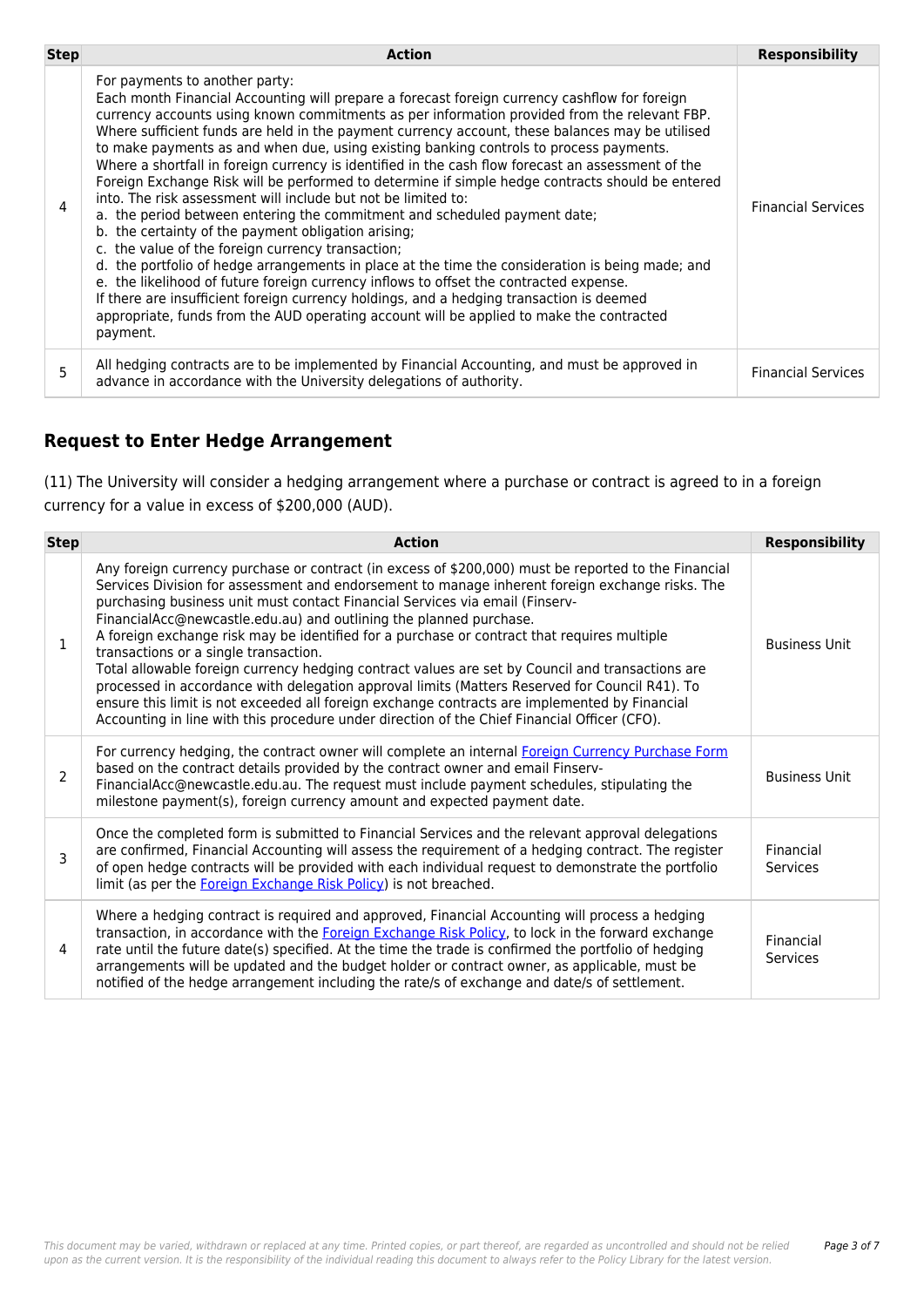| <b>Step</b> | <b>Action</b>                                                                                                                                                                                                                                                                                                                                                                                                                                                                                                                                                                                                                                                                                                                                                                                                                                                                                                                                                                                                                                                                                                                                                    | <b>Responsibility</b> |
|-------------|------------------------------------------------------------------------------------------------------------------------------------------------------------------------------------------------------------------------------------------------------------------------------------------------------------------------------------------------------------------------------------------------------------------------------------------------------------------------------------------------------------------------------------------------------------------------------------------------------------------------------------------------------------------------------------------------------------------------------------------------------------------------------------------------------------------------------------------------------------------------------------------------------------------------------------------------------------------------------------------------------------------------------------------------------------------------------------------------------------------------------------------------------------------|-----------------------|
| 5           | Once the hedge is put in place, it is non-cancellable without cost to the business unit.<br>Hedging contracts will be limited to a maximum 15 months duration (to account for budget timing).<br>In cases where a hedge has not been settled within the requested period, it will settle automatically<br>at the maturity date. Open hedging contracts are monitored by Financial Services monthly and<br>reconfirmed with business units where a hedge is due to settle within 4 weeks.<br>If a business unit wants to either extend a hedge beyond the initially requested period or put in place<br>a contract for a period greater than 15 months, a request must be made to Financial Services at<br>least 30 days prior to the expiry in case of contracts.<br>A new contract must be executed to reflect the amended terms and the existing hedge must be<br>'closed out'. This process is managed by Financial Services following confirmation from the business<br>unit.<br>All foreign currency movements incurred due to a change to a hedging contract will be borne by the<br>requesting business unit and met through existing budget allocations. | Financial<br>Services |
| 6           | Foreign currency hedges will be reviewed by the Financial Accounting at each period end to enable<br>accounting adjustments required in accordance with AASB 139, Financial Instruments. Resulting<br>unrealised gains and losses, will be recognised in a corporate account. Upon settlement any realised<br>gains and losses will be recognised in the relevant corporate accounts.                                                                                                                                                                                                                                                                                                                                                                                                                                                                                                                                                                                                                                                                                                                                                                            | Financial<br>Services |
| 7           | The business unit will inform Financial Services via email to Finserv-FinancialAcc@newcastle.edu.au<br>as soon as there is any change in circumstances that may impact a hedge contract, for example<br>where it requires:<br>a. cessation:<br>b. to amend amount, currency, or date of payment; or<br>c. an amendment due to any other change that would affect the University in its ability to fulfil its<br>obligations at settlement.                                                                                                                                                                                                                                                                                                                                                                                                                                                                                                                                                                                                                                                                                                                       | <b>Business Unit</b>  |

# **Section 5 - Foreign Exchange Control**

(12) The [Foreign Exchange Risk Policy](https://policies.newcastle.edu.au/document/view-current.php?id=323) prohibits entering contracts, agreements or arrangements that actively seek to mitigate foreign exchange risk by any business unit other than Financial Services. Such actions are hedges, given that they lock in an exchange rate prior to the payment becoming due.

(13) Arrangements that constitute a hedge under the policy are defined in AASB 139 as an asset, liability, firm commitment, highly probable forecast transaction or net investment in a foreign operation that:

- a. exposes the entity to risk of changes in fair value or future cash flow; and
- b. is designated as being hedged.

(14) Financial Services may use hedging contracts as a Hedging Instrument. AASB 139 (9) characterise hedging contracts that leverage the risk as having the following features:

- a. little or no cash outflow/inflows are required until maturity of the transactions;
- b. no principal balance or other fixed amount is paid or received;
- c. its value changes in response to the change in a specified interest rate, financial instrument prices or rates, credit ratings, foreign exchange rate etc.;
- d. potential risk and rewards can be greater than the current outlays; and
- e. it is settled at a future date.

(15) Financial Services are responsible for:

- a. ensuring hedging contracts meet the criteria of hedge accounting in accordance to the accounting standards;
- b. ensuring hedge transactions are approved in accordance with [Foreign Exchange Risk Policy](https://policies.newcastle.edu.au/document/view-current.php?id=323);
- c. organising the hedging transaction;
- d. ensuring information relating to hedging contracts are recorded on a timely basis, and is complete and accurate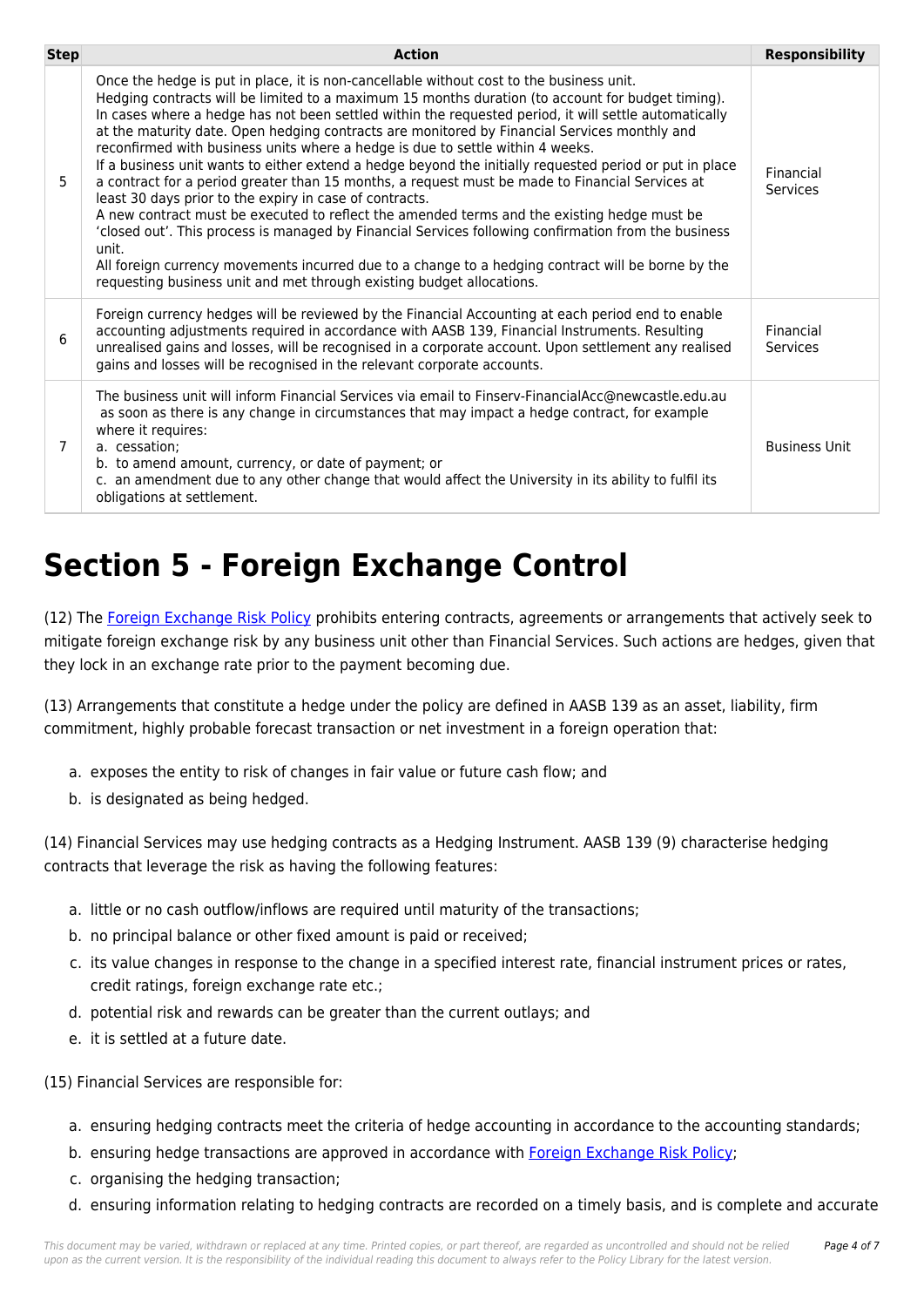when entered into the accounting system;

- e. ongoing monitoring of hedging contract transactions to recognise and measure events affecting financial assertions;
- f. formal periodic reconciliation of hedging contract transactions to recognise foreign exchange gains and losses by comparing the AUD amount, as converted at both the inception date and the settlement date;
- g. documenting reconciliation and ensuring they are independently reviewed;
- h. initiating cash payments and cash receipts at the time of settlement; and
- i. communicating the hedge transaction details to the relevant business unit.

(16) In addition to the basic financial information, such as notional amount, Financial Services must ensure:

- a. initiation records identify the nature and purpose of individual transactions, and the right and obligations arising under each hedging contract;
- b. the records identify the dealer, the person recording the transaction, the date and time of the transaction;
- c. counterparty banking details are correct and foreign exchange transactions are approved by the relevant delegate in accordance with the Delegations Register prior to executing the transaction'
- d. the employee responsible for reconciling and accounting for the foreign exchange transaction is not responsible for settling that transaction; and
- e. approvals to enter transactions must be made in accordance with University's delegations of authority and Delegations Register.

(17) Financial Services must record all hedging contract transactions into the accounting system for record keeping, audit and reporting purposes and must be able to produce the transaction report as required by senior management or Internal or External Audit, with the following information:

- a. foreign currency exchange amount;
- b. currency paid;
- c. AUD equivalent amount;
- d. relevant Budget Exchange Rate;
- e. counterparty;
- f. payment date;
- g. Foreign Exchange Rate;
- h. settlement date;
- i. cost of the transaction (if any);
- j. current spot rate (if different to rate at which the transaction is dealt);
- k. the reason for the difference between the spot rate and the rate at which the transaction is dealt;
- l. reason for the transaction;
- m. person dealing the transaction;
- n. person authorising the transactions; and
- o. counterparty payment details.

(18) In addition, records must be kept of any foreign exchange transactions that are modified (e.g. changes to dates, amounts, or rates) or cancelled (e.g. as part of the foreign exchange register or foreign exchange system). This should include the cost of, and reasons for, any such modification or cancellation.

(19) Financial Services team will ensure that any exceptions or variations from the above authorised procedure for foreign exchange transactions is reported to the Chief Financial Officer, who can review and provide guidance on any remedial action that should be undertaken.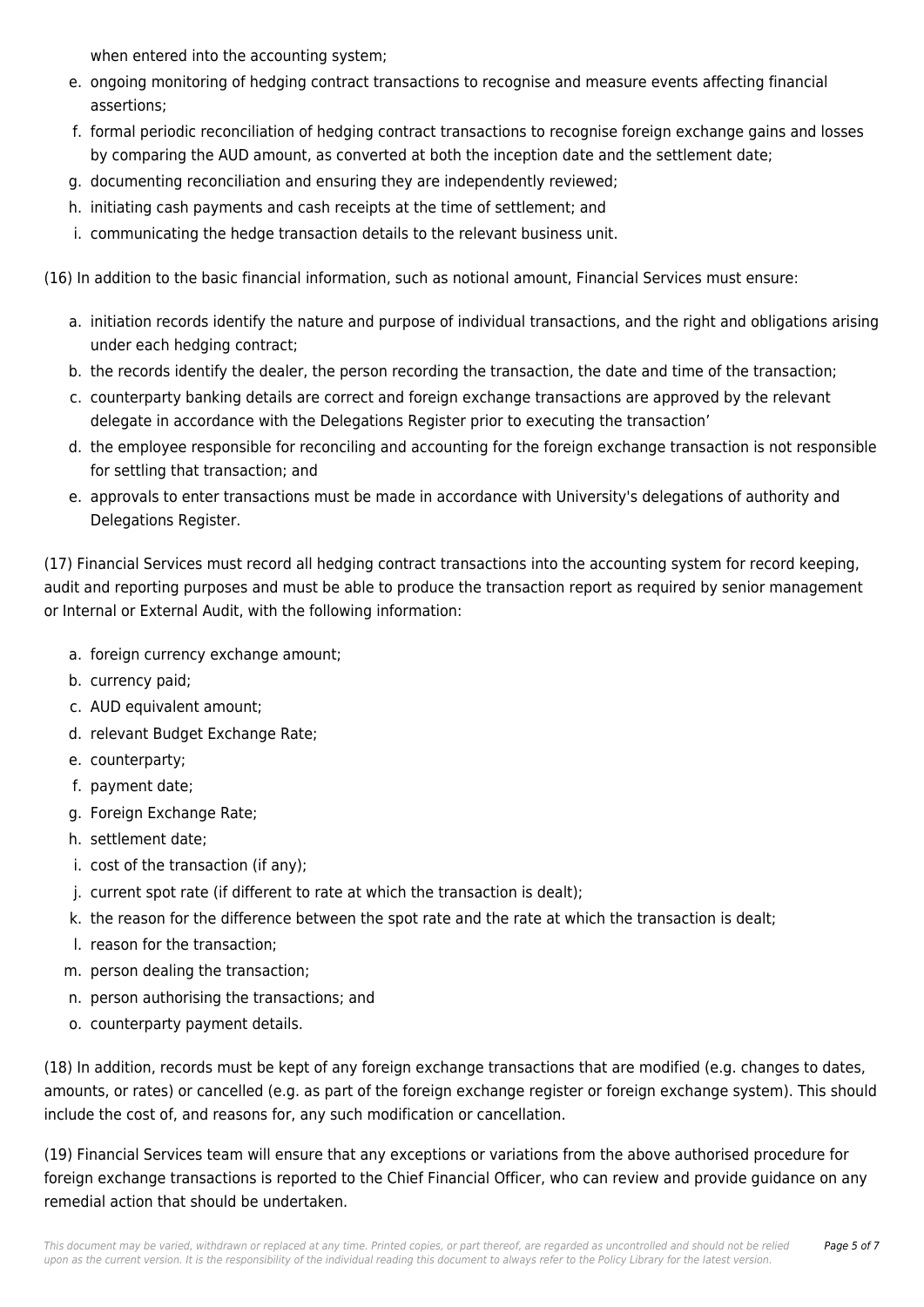(20) Foreign exchange transactions may be subject to audit procedures performed by internal or external audit as part of either party's annual audit plans.

### **Monitoring and Review**

(21) Financial Services manage the foreign currency risk on behalf of the University. This risk can only be effectively managed through notification of foreign currency purchases and contracts by the University's business units, at the time of budgeting or where purchases and contracts are identified outside of the budget cycle. Financial Services will assess the requirements for hedging contracts to minimise the risk of foreign currency movements for these purchases in accordance with the University's [Risk Management Framework](https://policies.newcastle.edu.au/document/view-current.php?id=247).

(22) An annual review of the University's foreign currency transactions will be performed by Financial Services to monitor significant volumes or values of transaction made in a currency other than Australian Dollars (AUD). Financial Services uses this information to determine the actions required to prevent significant currency movements affecting the budgets of business units and where necessary implement foreign exchange contracts to minimise risks.

## **Section 6 - Reporting**

(23) Details of foreign currency instruments will be reported quarterly by the Chief Financial Officer to the Finance Committee in the Financial Services Report.

## **Section 7 - Related Documents**

(24) Australian Accounting Standard (AASB) 139 Financial Instruments: Recognition and Measurement.

- (25) [Foreign Exchange Risk Policy](https://policies.newcastle.edu.au/document/view-current.php?id=323).
- (26) [Risk Management Framework.](https://policies.newcastle.edu.au/document/view-current.php?id=247)